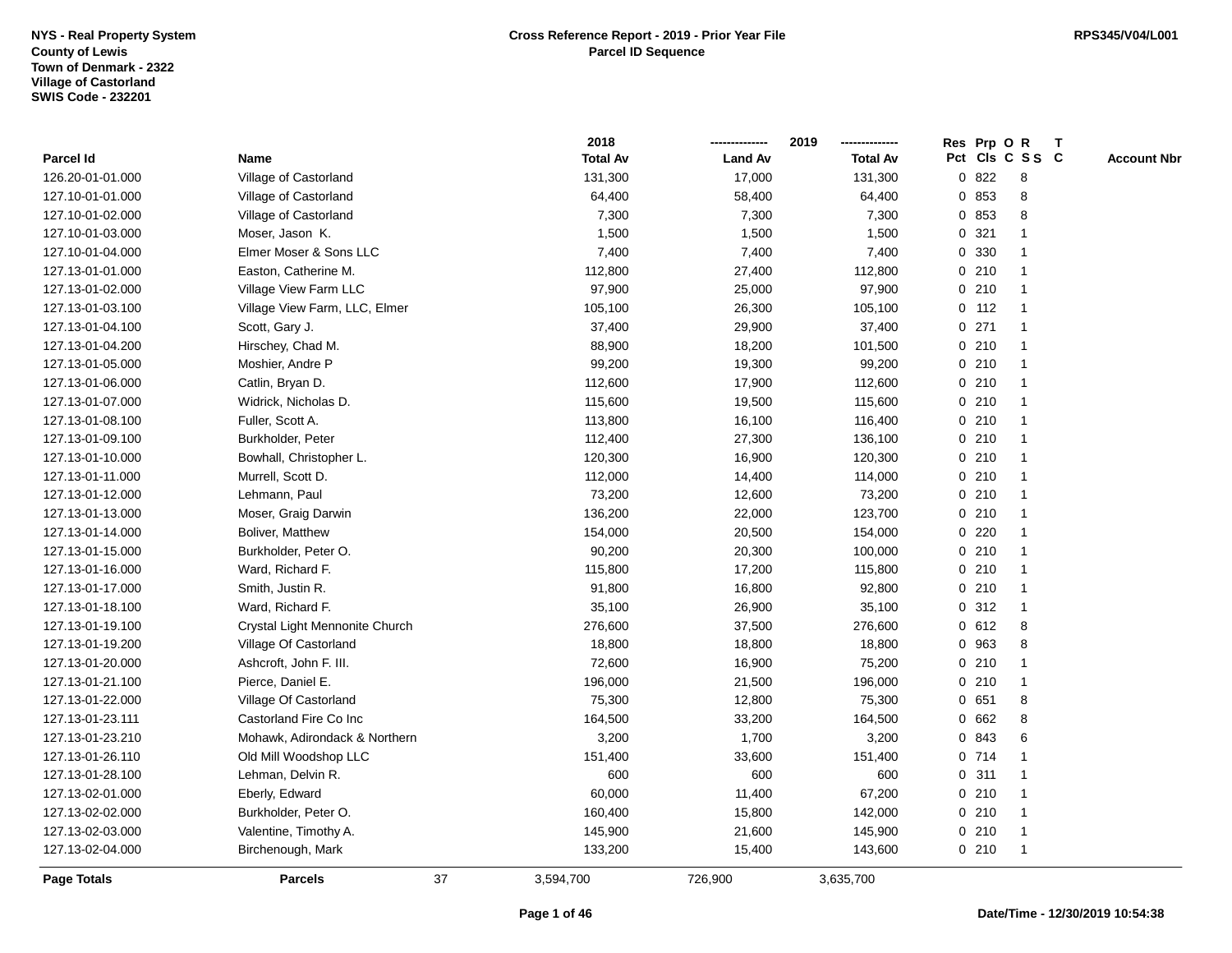|                  |                               |    | 2018            |                | 2019            |              | Res Prp O R |                 | Т |                    |
|------------------|-------------------------------|----|-----------------|----------------|-----------------|--------------|-------------|-----------------|---|--------------------|
| <b>Parcel Id</b> | Name                          |    | <b>Total Av</b> | <b>Land Av</b> | <b>Total Av</b> |              |             | Pct Cls C S S C |   | <b>Account Nbr</b> |
| 127.13-02-05.000 | Powis, Donna K.               |    | 115,000         | 16,900         | 115,000         |              | 0210        | -1              |   |                    |
| 127.13-02-06.000 | Holbrook, Asa J.              |    | 140,900         | 15,800         | 141,300         | $\mathbf{0}$ | 210         | $\overline{1}$  |   |                    |
| 127.13-02-07.000 | Mellnitz, Newton H. Jr.       |    | 13,800          | 11,600         | 13,800          |              | 0.312       | -1              |   |                    |
| 127.13-02-08.000 | Mellnitz, Newton H. Jr.       |    | 168,100         | 17,400         | 169,200         |              | 0 230       |                 |   |                    |
| 127.13-02-09.000 | Lehman, Glendon E.            |    | 97,400          | 17,800         | 106,100         |              | 0210        |                 |   |                    |
| 127.13-02-10.000 | Schermerhorn, Angela Lynn     |    | 104,900         | 16,100         | 104,900         |              | 0210        |                 |   |                    |
| 127.13-02-11.000 | Yousey, Loren J.              |    | 120,100         | 12,200         | 120,100         |              | 0210        |                 |   |                    |
| 127.13-02-12.000 | Beyer, Thomas                 |    | 64,000          | 12,700         | 69,000          |              | 0210        | $\mathbf 1$     |   |                    |
| 127.13-02-13.000 | Wheeler, Lillian              |    | 73,500          | 11,100         | 79,700          |              | 0210        | $\overline{1}$  |   |                    |
| 127.13-02-14.000 | Smith, Vicki L.               |    | 59,100          | 12,400         | 67,400          |              | 0210        | -1              |   |                    |
| 127.13-02-15.000 | Oldroyd, Mark H.              |    | 142,800         | 22,200         | 150,600         |              | 0210        |                 |   |                    |
| 127.13-02-16.000 | Bhatti, Inderpaul             |    | 83,800          | 15,400         | 83,800          |              | 0682        |                 |   |                    |
| 127.13-02-17.000 | Mcharg, David C.              |    | 98,300          | 11,500         | 93,800          | $\mathbf{0}$ | 220         |                 |   |                    |
| 127.13-02-18.000 | Judd, Michael L.              |    | 118,200         | 11,500         | 118,200         |              | $0$ 220     |                 |   |                    |
| 127.13-02-19.000 | Moshier, Scott                |    | 120,000         | 19,800         | 168,300         | $\mathbf 0$  | 210         | -1              |   |                    |
| 127.13-02-20.000 | Reber, Jordan M.              |    | 150,000         | 13,000         | 152,100         | $\mathbf 0$  | 220         | -1              |   |                    |
| 127.13-02-21.000 | Brown, Charles F.             |    | 104,200         | 12,300         | 104,200         |              | 0210        | $\mathbf 1$     |   |                    |
| 127.13-03-01.100 | Mellnitz, Newton H. Jr.       |    | 130,200         | 18,200         | 130,200         |              | 0411        |                 |   |                    |
| 127.13-03-02.000 | Yousey, Loren J.              |    | 115,300         | 25,500         | 115,300         |              | 0411        |                 |   |                    |
| 127.13-03-03.100 | Castorland LLC                |    | 400             | 400            | 400             |              | 0.311       |                 |   |                    |
| 127.13-03-03.200 | <b>US Postal Service</b>      |    | 198,000         | 6,500          | 198,000         |              | 0 652       |                 |   |                    |
| 127.13-03-04.100 | Loucks, Arnold E.             |    | 100,800         | 23,700         | 100,800         |              | 0210        | $\overline{1}$  |   |                    |
| 127.13-03-06.000 | Barry, Soni A.                |    | 112,600         | 14,500         | 90,600          |              | 0210        | $\overline{1}$  |   |                    |
| 127.13-03-07.000 | Farney Trust, Bessie A.       |    | 45,000          | 15,800         | 45,000          |              | 0210        | $\overline{1}$  |   |                    |
| 127.13-03-10.000 | McGillvray, Gwendolyn S.      |    | 74,700          | 12,700         | 74,700          |              | 0210        |                 |   |                    |
| 127.13-03-11.000 | Martin, Ezra                  |    | 79,000          | 11,900         | 79,000          |              | 0210        |                 |   |                    |
| 127.13-03-12.100 | Adams, Nathan L.              |    | 87,700          | 11,100         | 87,700          |              | 0210        |                 |   |                    |
| 127.13-04-01.100 | Village, Of Castorland        |    | 8,800           | 8,800          | 8,800           |              | 0 380       | 8               |   |                    |
| 127.13-04-01.200 | Mohawk, Adirondack & Northern |    | 2,400           | 2,400          | 2,400           | $\mathbf 0$  | 843         | 6               |   |                    |
| 127.13-04-02.000 | Sauer, Scott                  |    | 192,000         | 13,100         | 192,000         |              | 0411        | 1               |   |                    |
| 127.13-04-03.100 | Clear Lake Enterprises Inc    |    | 4,800           | 3,800          | 4,800           | $\mathbf{0}$ | 330         | $\overline{1}$  |   |                    |
| 127.13-04-03.200 | Birchenough, Mark M.          |    | 1,500           | 1,500          | 1,500           |              | 0 330       | 1               |   |                    |
| 127.13-04-04.000 | Getman, Pennie A.             |    | 90,900          | 15,600         | 90,900          |              | 0210        |                 |   |                    |
| 127.13-04-05.000 | Getman, Donald                |    | 4,200           | 2,300          | 4,200           |              | 0.312       |                 |   |                    |
| 127.13-04-06.000 | Honer, John                   |    | 100             | 100            | 100             |              | 0 314       |                 |   |                    |
| 127.13-04-07.000 | Birchenough, Mark             |    | 500             | 500            | 500             | $\mathbf 0$  | 311         |                 |   |                    |
| 127.13-04-08.000 | Birchenough, Mark             |    | 40,000          | 11,800         | 40,000          |              | 0.312       | $\overline{1}$  |   |                    |
| Page Totals      | <b>Parcels</b>                | 37 | 3,063,000       | 449,900        | 3,124,400       |              |             |                 |   |                    |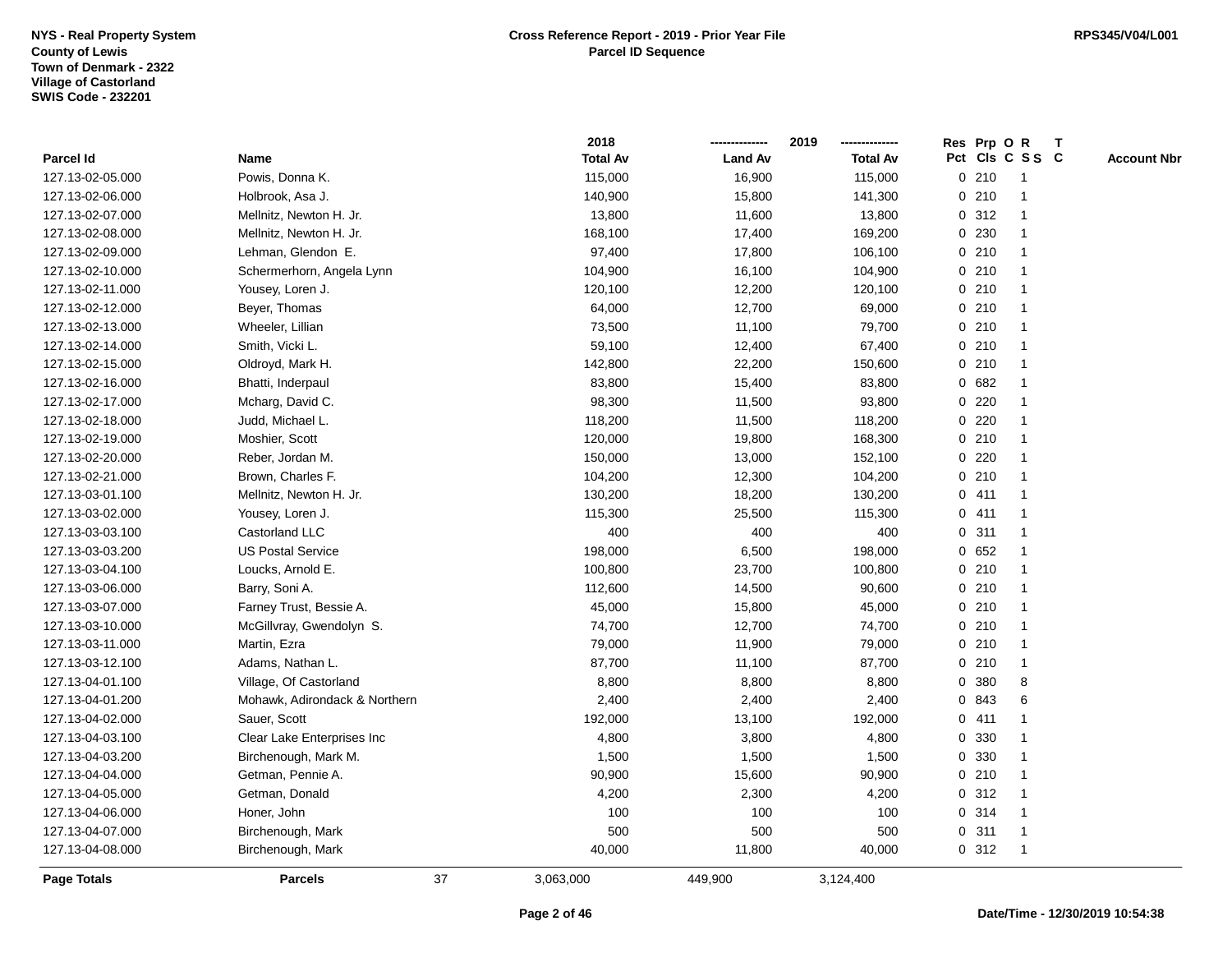|                        |                                 | 2018            |                | 2019            |         | Res Prp O R     | $\mathbf{T}$ |                    |
|------------------------|---------------------------------|-----------------|----------------|-----------------|---------|-----------------|--------------|--------------------|
| Parcel Id              | Name                            | <b>Total Av</b> | <b>Land Av</b> | <b>Total Av</b> |         | Pct Cls C S S C |              | <b>Account Nbr</b> |
| 127.17-01-01.110       | Monnat, Scott D.                | 124,700         | 22,700         | 128,400         | 0210    | $\overline{1}$  |              |                    |
| 127.17-01-01.120       | Village View Farm Llc           | 182,100         | 44,700         | 219,300         | $0$ 112 | $\overline{1}$  |              |                    |
| 127.17-01-02.110       | Houghton, Gail M.               | 94,700          | 23,700         | 94,700          | 0210    | 1               |              |                    |
| 127.17-01-02.120       | Houghton, Gail M.               | 24,200          | 1,800          | 24,200          | 0.312   | $\mathbf{1}$    |              |                    |
| 127.17-01-03.140       | Citizens Telecom Co Of NY       | 22,400          | 4,800          | 22,400          | 0 831   | $\,6$           |              |                    |
| 127.17-01-03.210       | Lehman, Clifford                | 140,300         | 27,300         | 140,300         | 0210    | $\mathbf{1}$    |              |                    |
| 127.17-01-04.100       | Dent, Donald A.                 | 117,700         | 24,300         | 117,700         | 0210    | $\overline{1}$  |              |                    |
| 127.17-01-05.100       | Ashline, Gary J.                | 163,600         | 28,500         | 163,600         | 0210    | $\mathbf{1}$    |              |                    |
| 127.17-01-06.000       | Owens, Albert C.                | 33,500          | 14,400         | 32,000          | 0270    | $\mathbf{1}$    |              |                    |
| 127.17-01-07.000       | Diller, Richard K.              | 90,400          | 26,200         | 97,500          | 0210    | $\mathbf{1}$    |              |                    |
| 127.17-01-08.000       | Moser, Mervin A.                | 121,400         | 17,300         | 121,400         | 0210    | $\mathbf{1}$    |              |                    |
| 127.17-01-09.000       | Moser Irrevocable Trust, The KL | 138,100         | 16,600         | 138,100         | 0210    | $\mathbf{1}$    |              |                    |
| 127.17-01-10.000       | Madore, Mackenzie A.            | 122,100         | 16,100         | 131,100         | 0210    | $\mathbf{1}$    |              |                    |
| 127.17-01-11.000       | Moser, Darwin                   | 128,700         | 19,300         | 130,300         | 0210    | $\overline{1}$  |              |                    |
| 127.17-01-12.000       | Tabolt, Sharon A.               | 140,200         | 16,400         | 140,200         | 0210    | $\mathbf{1}$    |              |                    |
| 127.17-01-13.000       | Lehmann, Paul                   | 147,500         | 20,800         | 147,500         | 0210    | $\mathbf{1}$    |              |                    |
| 127.17-01-14.000       | Stys, Veronica L.               | 33,100          | 18,400         | 32,100          | 0270    | $\mathbf{1}$    |              |                    |
| 127.17-01-15.000       | Juby, Leonard                   | 96,700          | 18,400         | 96,700          | 0210    | $\mathbf{1}$    |              |                    |
| 127.17-01-16.000       | Oblick, Sandra M.               | 136,700         | 20,200         | 143,900         | 0210    | $\mathbf{1}$    |              |                    |
| 127.17-01-17.000       | Sullivan, Jacob L.              | 110,500         | 19,500         | 110,500         | 0210    | $\mathbf{1}$    |              |                    |
| 127.17-01-18.000       | Widrick, Phyllis E.             | 109,600         | 15,400         | 109,600         | 0210    | $\mathbf{1}$    |              |                    |
| 127.17-01-19.000       | Reed, Randy J.                  | 84,500          | 17,000         | 84,000          | 0210    | $\mathbf{1}$    |              | Public Rd          |
| 127.17-01-20.000       | D&D Racing LLC                  | 70,000          | 16,000         | 70,000          | 0 449   | $\mathbf{1}$    |              |                    |
| 127.17-01-21.000       | Hartzler, Ryan                  | 139,600         | 23,200         | 139,600         | 0210    | $\mathbf{1}$    |              |                    |
| 127.17-01-22.000       | <b>Graves Family Trust</b>      | 95,000          | 13,300         | 95,000          | 0210    | $\mathbf{1}$    |              |                    |
| 127.17-01-23.100       | Mattimore, Terry                | 94,000          | 13,500         | 95,600          | 0220    | $\mathbf{1}$    |              |                    |
| 127.17-01-24.100       | Hirschey, Bruce E.              | 98,200          | 14,100         | 98,200          | 0210    | $\mathbf{1}$    |              |                    |
| 127.17-01-25.100       | Jay, Nathan V.                  | 141,200         | 15,100         | 143,200         | 0210    | $\overline{1}$  |              |                    |
| 127.17-01-26.000       | Marolf, Pamela Ann              | 81,600          | 14,800         | 79,000          | 0210    | $\mathbf{1}$    |              |                    |
| 127.17-01-27.000       | Loucks, Arnold                  | 190,200         | 19,000         | 194,200         | 0210    | $\mathbf{1}$    |              |                    |
| $127.17 - 01 - 28.000$ | Loucks, Arnold E.               | 52,000          | 19,600         | 52,000          | 0210    | $\mathbf{1}$    |              |                    |
| 127.17-01-28.100       | Loucks, Arnold E.               |                 | 16,200         | 51,600          | 0210    | $\mathbf{1}$    |              |                    |
| 127.17-01-28.200       | Grunert's Great Outdoors, LLC   |                 | 4,400          | 4,400           | 0 310   | $\mathbf{1}$    |              |                    |
| 127.17-01-29.000       | Grunert's Great Outdoors, LLC   | 15,800          | 8,800          | 20,900          | 0.312   | $\mathbf{1}$    |              |                    |
| 127.17-01-30.000       | Overton, Jason                  | 110,900         | 16,400         | 113,200         | 0210    | $\mathbf{1}$    |              |                    |
| 127.17-01-31.000       | <b>Castorland Cemetery</b>      | 36,600          | 36,400         | 36,600          | 0 695   | 8               |              |                    |
| 127.17-01-32.100       | Castorland LLC                  | 500             | 500            | 500             | 0.311   | $\mathbf{1}$    |              |                    |
| <b>Page Totals</b>     | 36<br><b>Parcels</b>            | 3,436,300       | 645,500        | 3,567,500       |         |                 |              |                    |